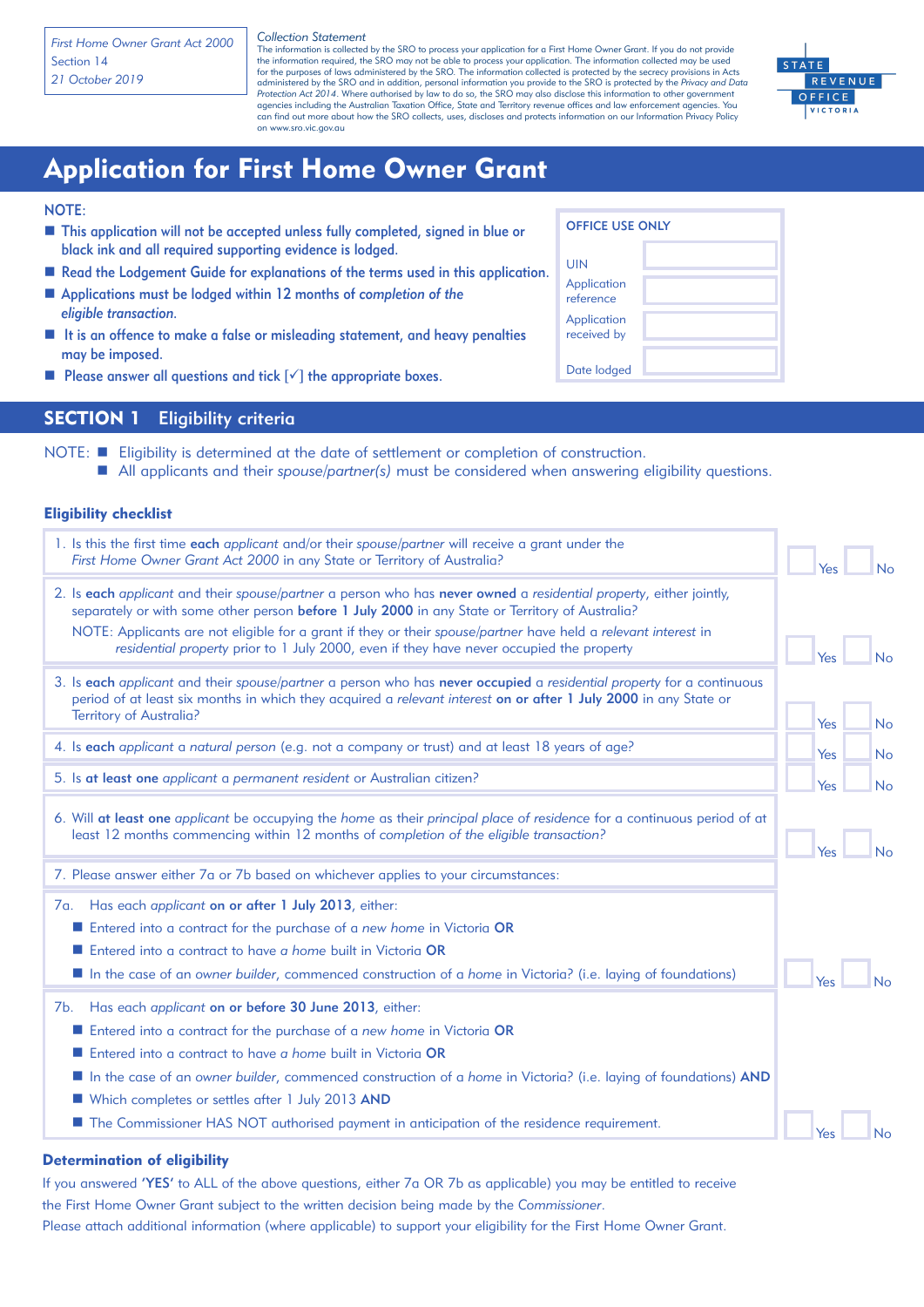## SECTION 2 Applicant details

- NOTE:  $\blacksquare$  It is essential that ALL applicants complete this section.
	- **n** If there are more than two applicants please complete and attach an additional application form.
	- Each *applicant* must sign the 'declaration by applicant(s)' at section 7.

| How many people will<br>have a relevant interest<br>in the property?           | Are any of the applicants<br>or their spouse/partner(s)<br>related to or associated<br>with the vendor or builder?                                                          | If Yes, please refer to 'further<br>supporting evidence' in the<br>Yes<br><b>Lodgement Guide</b><br><b>No</b> |  |  |
|--------------------------------------------------------------------------------|-----------------------------------------------------------------------------------------------------------------------------------------------------------------------------|---------------------------------------------------------------------------------------------------------------|--|--|
| <b>Indigenous Australian</b>                                                   | This question is optional - the information will only be<br>used for statistical purposes by Commonwealth and State<br>Governments, and has no bearing on your application. | Are any of the applicants<br><b>Aboriginal or Torres Strait</b><br>Yes<br>Islander?<br>No                     |  |  |
|                                                                                | <b>Applicant 1 (Contact applicant)</b>                                                                                                                                      | <b>Applicant 2</b>                                                                                            |  |  |
| <b>Title</b>                                                                   | Mr<br>Miss<br>Ms<br>Dr<br>Mrs                                                                                                                                               | <b>Miss</b><br>Ms<br>Mr<br><b>Mrs</b><br>Dr                                                                   |  |  |
| First name                                                                     |                                                                                                                                                                             |                                                                                                               |  |  |
| Middle name(s)                                                                 |                                                                                                                                                                             |                                                                                                               |  |  |
| Family name                                                                    |                                                                                                                                                                             |                                                                                                               |  |  |
| Name on birth certificate<br>(if different from above)                         | First name                                                                                                                                                                  | First name                                                                                                    |  |  |
|                                                                                | Middle name(s)                                                                                                                                                              | Middle name(s)                                                                                                |  |  |
|                                                                                | Family name                                                                                                                                                                 | <b>Family name</b>                                                                                            |  |  |
| Date of birth                                                                  | D<br>M<br>M<br>Y<br>D<br>Y                                                                                                                                                  | D<br>M<br><b>Y</b><br>D<br>M<br>lY.                                                                           |  |  |
| Place of birth                                                                 | State/Territory                                                                                                                                                             | State/Territory                                                                                               |  |  |
|                                                                                | Country                                                                                                                                                                     | Country                                                                                                       |  |  |
| Have you ever used any<br>name other than the<br>name(s) declared above?       | <b>No</b><br>Yes - list name(s) below                                                                                                                                       | <b>No</b><br>Yes - list name(s) below                                                                         |  |  |
| Daytime telephone<br>number                                                    | $\lambda$                                                                                                                                                                   | $\lambda$<br>- (                                                                                              |  |  |
| <b>Email address</b>                                                           |                                                                                                                                                                             |                                                                                                               |  |  |
| Current residential                                                            | Street no.                                                                                                                                                                  | Street no.                                                                                                    |  |  |
| address                                                                        | Street name                                                                                                                                                                 | Street name                                                                                                   |  |  |
|                                                                                | Suburb/town                                                                                                                                                                 | Suburb/town                                                                                                   |  |  |
|                                                                                | <b>State</b><br>Postcode                                                                                                                                                    | <b>State</b><br>Postcode                                                                                      |  |  |
|                                                                                | Street no.                                                                                                                                                                  | Street no.                                                                                                    |  |  |
| Address for<br>service of notices                                              | Street name                                                                                                                                                                 | Street name                                                                                                   |  |  |
| (if different from above)                                                      | Suburb/town                                                                                                                                                                 | Suburb/town                                                                                                   |  |  |
|                                                                                | <b>State</b><br>Postcode                                                                                                                                                    | <b>State</b><br>Postcode                                                                                      |  |  |
| Do you have a<br>spouse/partner?                                               | Yes<br><b>No</b>                                                                                                                                                            | Yes<br><b>No</b>                                                                                              |  |  |
| If you have a spouse/<br>partner, will your spouse/<br>partner have a relevant | If Yes, your spouse/partner<br>must complete the details<br>Yes<br>as 'applicant 2' above.                                                                                  | If Yes, your spouse/partner<br>must complete the details<br>Yes<br>as an applicant.                           |  |  |
| interest in the home?                                                          | If No, you must complete<br>section 4 - spouse/partner<br><b>No</b><br>details.                                                                                             | If No, you must complete<br>section 4 - spouse/partner<br><b>No</b><br>details.                               |  |  |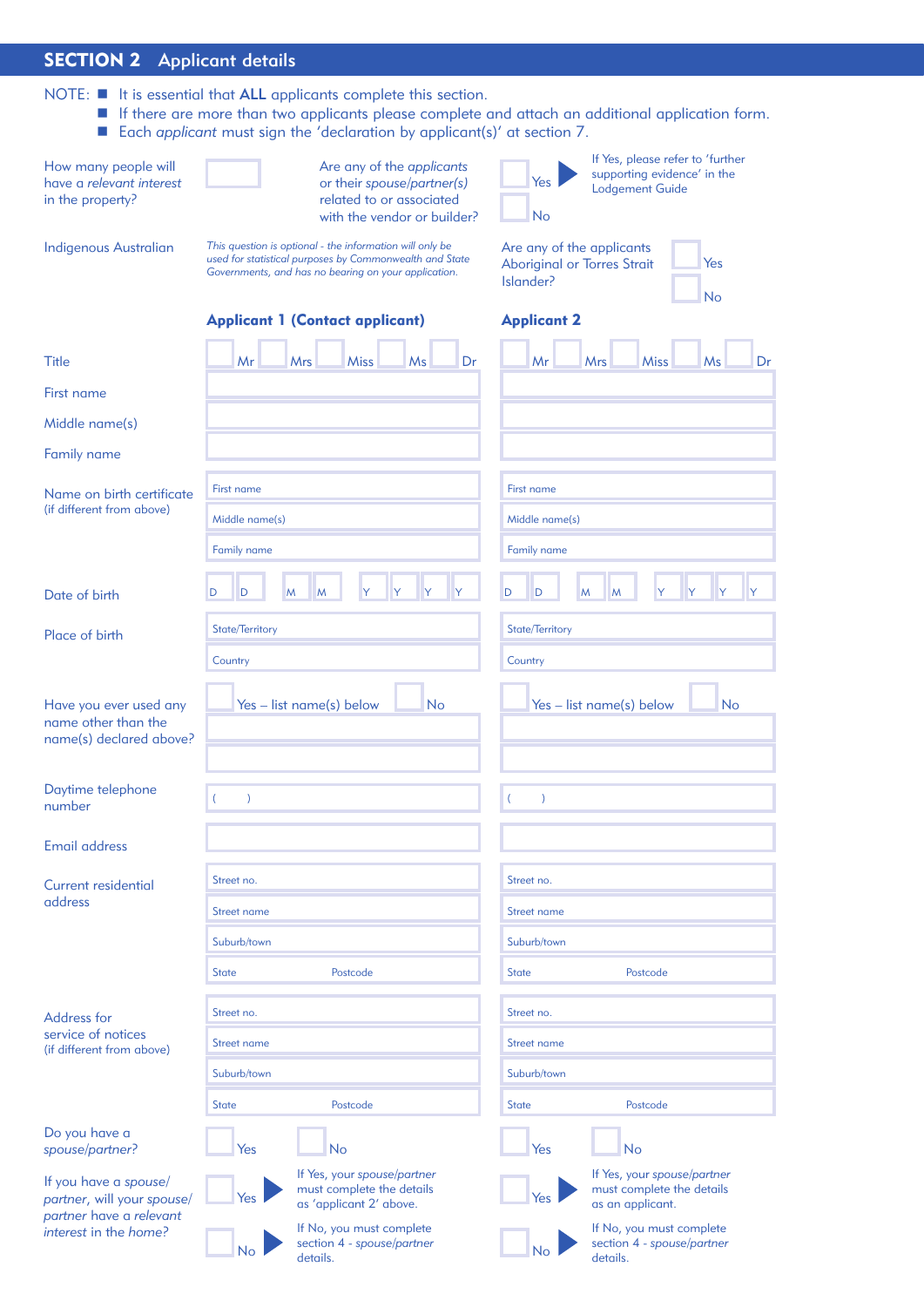#### SECTION 3 Australian Defence Force exemption

#### *Collection Statement*

Enrolment information is also received from the Victorian Electoral Commission pursuant to the Electoral Act 2002. The information obtained by the SRO is used for data verification, revenue management and<br>revenue protectio

- NOTE: An exemption to the residence requirement is available only to Australian Defence Force (ADF) personnel.
	- Only complete the following questions if you are applying for the exemption.
	- You must provide a copy of an ADF document clearly showing you were a permanent ADF member, and a document confirming enrolment on the Victorian electoral roll, as at commencement date of the eligible transaction.

|                                                                               | <b>Applicant 1</b>                                                                                                    | <b>Applicant 2</b>                                          |
|-------------------------------------------------------------------------------|-----------------------------------------------------------------------------------------------------------------------|-------------------------------------------------------------|
| Was the applicant<br>a member of the<br>permanent forces<br>of the Australian | If Yes, select which<br>branch you serve(d) in<br>No                                                                  | If Yes, select which<br>branch you serve(d) in<br><b>No</b> |
| Defence Force as at the<br>commencement date of<br>the eligible transaction?  | <b>Regular Army</b><br><b>Permanent Navy</b>                                                                          | <b>Regular Army</b><br><b>Permanent Navy</b>                |
|                                                                               | <b>Permanent Air Force</b><br>Were all the applicants enrolled on the Victorian electoral roll as at the commencement | <b>Permanent Air Force</b>                                  |
| date of the eligible transaction?                                             |                                                                                                                       | Yes<br><b>No</b>                                            |

SECTION 4 Spouse/partner details

- NOTE: **n** This section must be completed where the *spouse/partner* of an *applicant* has not been specified as an *applicant* in section 2.
	- Applicant's *spouse/partner* must sign the *spouse/partner* declaration at section 8.

| <b>Spouse/partner of applicant 1</b>                                                       |                                       | <b>Spouse/partner of applicant 2</b>  |  |  |  |
|--------------------------------------------------------------------------------------------|---------------------------------------|---------------------------------------|--|--|--|
| <b>Title</b>                                                                               | Ms<br>Mrs<br><b>Miss</b><br>Dr<br>Mr  | Mr<br>Mrs<br><b>Miss</b><br>Ms<br>Dr  |  |  |  |
| First name                                                                                 |                                       |                                       |  |  |  |
| Middle name(s)                                                                             |                                       |                                       |  |  |  |
| Family name                                                                                |                                       |                                       |  |  |  |
| Name on birth certificate                                                                  | First name                            | First name                            |  |  |  |
| (if different from above)                                                                  | Middle name(s)                        | Middle name(s)                        |  |  |  |
|                                                                                            | Family name                           | Family name                           |  |  |  |
| Date of birth                                                                              | D<br>D<br>M<br>M                      | D<br>D<br>M<br>M                      |  |  |  |
| Place of birth                                                                             | State/Territory                       | State/Territory                       |  |  |  |
|                                                                                            | Country                               | Country                               |  |  |  |
| Has your spouse/partner<br>ever used any name<br>other than the name(s)<br>declared above? | Yes - list name(s) below<br><b>No</b> | Yes - list name(s) below<br><b>No</b> |  |  |  |
| Daytime telephone<br>number                                                                | $\overline{ }$                        | $\lambda$<br>$\left($                 |  |  |  |

SECTION 5 Property and transaction details

#### Address of the property

| Lot no.<br>(only use lot no. if<br>street no. is not allocated)           | Unit/Street<br>no. |                        | Street name                 |                             |       |
|---------------------------------------------------------------------------|--------------------|------------------------|-----------------------------|-----------------------------|-------|
| Suburb/town                                                               |                    |                        | <b>State</b>                | Postcode                    |       |
| Date when occupation as a principal<br>place of residence commenced or is | D<br>D             | M<br>M                 | $\mathbf 0$<br>$\mathbf{2}$ | Purchase or<br>construction | ¢     |
| intended to commence (if not known estimate)                              |                    |                        |                             | price                       |       |
| <b>Title details</b>                                                      |                    |                        |                             |                             |       |
| Lot no.<br>* SP for Strata Plan or PS for Plan of Subdivision.            | Plan no.           | Plan type <sup>*</sup> | Volume                      |                             | Folio |
|                                                                           |                    |                        |                             |                             |       |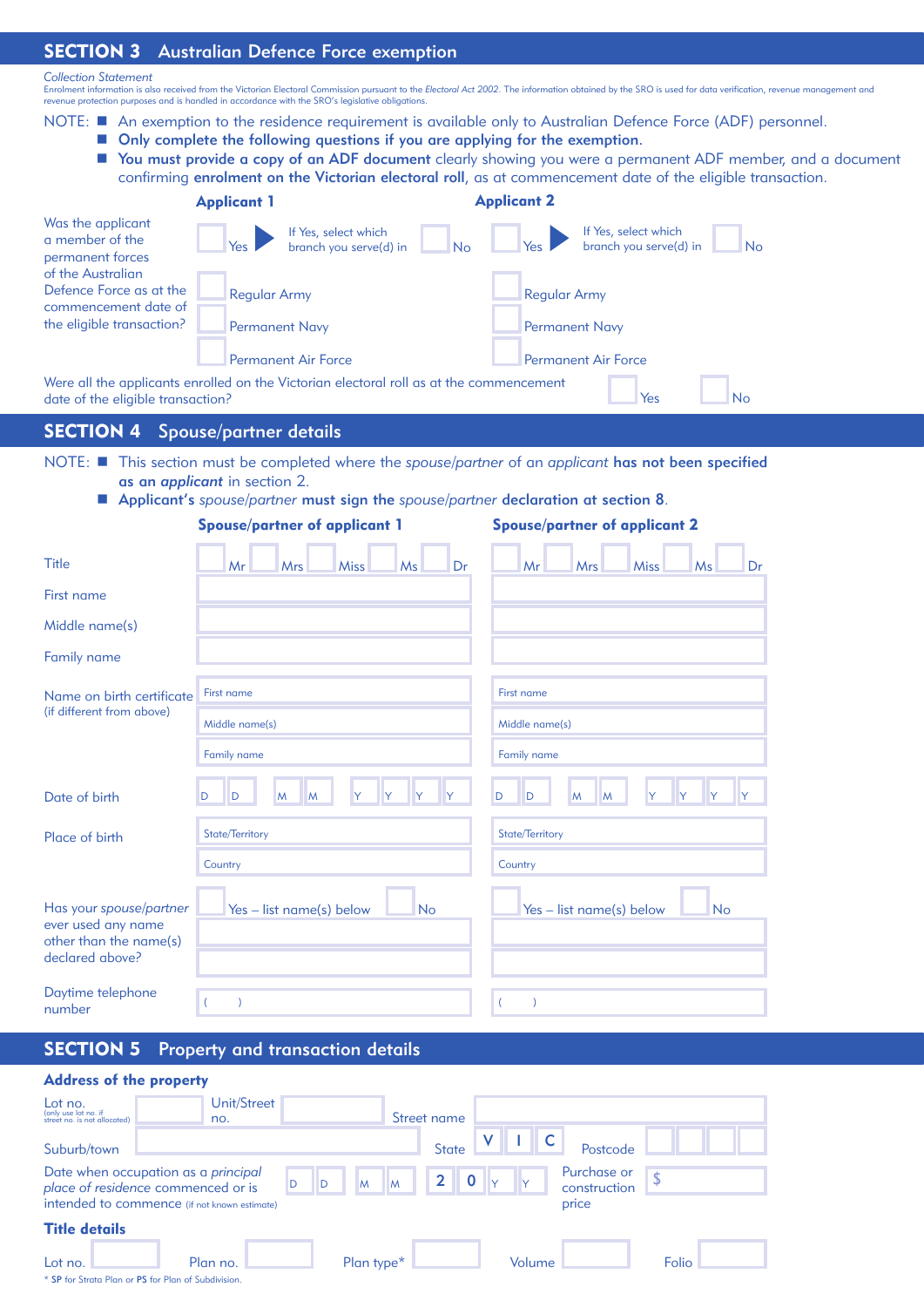#### SECTION 5 Property and transaction details (continued)

#### Transaction details

What type of transaction does this application refer to? Please tick one:

| Off the plan<br>Contract to build<br>* Only for contracts entered into on or before 30 June 2013                           | New home | Owner Builder                                               |        |              | Established home* |
|----------------------------------------------------------------------------------------------------------------------------|----------|-------------------------------------------------------------|--------|--------------|-------------------|
| <b>Date of contract</b> (or if owner builder, date the foundations were laid)                                              |          | D                                                           | M<br>M | $\mathbf{2}$ |                   |
| <b>Date of settlement</b> (or if building, date of completion)<br>NOTE: If lodging with an Approved agent, please estimate |          |                                                             | İΜ     |              |                   |
| APPROVED AGENT AND SRO USE ONLY<br>Name of person sighting the evidence<br>All evidence sighted                            |          |                                                             |        |              |                   |
| $\mathbf{2}$<br><b>M</b><br>M<br>Payment eligibility date                                                                  |          | (Enter settlement, completion or first draw down date only) |        |              |                   |

#### SECTION 6 Payment details

NOTE: If applying with the *SRO*, the grant will be paid by electronic funds transfer into the account nominated below.

If you are applying with an *approved agent*, please DO NOT complete the account details below as the grant will be paid through the *approved agent* in accordance with your agreement.

| Name of financial institution and branch |  |
|------------------------------------------|--|
| Account name (e.g. John & Jane Citizen)  |  |
| BSB number (must have 6 numbers)         |  |
| Account number (maximum of 9 numbers)    |  |

#### SECTION 7 Declaration by applicant(s)

- 1. I have completed the application form and I declare that all copies of documents attached in support of this application are a true copy of the original document.
- 2. I declare that I have not previously received and retained the grant under the *First Home Owner Grant Act 2000* or a corresponding Act in another State or Territory, either alone or together with any other person or persons.
- 3. I declare that I have not owned a home or had a *relevant interest* in a *residential property* within Australia prior to 1 July 2000.
- 4. I declare that I have not owned and occupied, for a continuous period of at least six months, a *residential property* within Australia in which I acquired a *relevant interest* on or after 1 July 2000.
- 5. I declare that the interest I hold in the property is not held subject to a trust.
- 6. I declare that at the date of the completion of the eligible transaction at least one *applicant* for the grant is a *permanent resident* or an *Australian citizen*.
- 7. I declare that at least one applicant will be residing in the *home* that is the subject of this application as their *principal place of residence* for a continuous period of at least 12 months commencing within 12 months of *completion of the eligible transaction.*
- 8. I undertake to notify the *Commissioner* of any *notifiable event* in writing relevant to the requirements under the *First Home Owner Grant Act 2000* within 14 days from the occurrence of that *notifiable event*.
- 9. I have read and understood the information prepared by the *SRO* relating to the conditions of eligibility. I accept that if the conditions are not met, I may not be entitled to receive or retain the grant.
- 10. I authorise the *SRO* to access and exchange information about me to verify my proof of identity information and to determine my eligibility for the First Home Owner Grant with the *approved agent* (where applicable), document issuing authorities, other State, Territory and Australian Government agencies and commercial organisations as permitted by law.
- 11. I understand that the *approved agent* is not authorised by the *SRO* to offer any advice or assistance on the conditions of eligibility for the grant, or on the completion of this application.
- 12. I authorise the *approved agent* to hold the grant until *completion of the eligible transaction* and to repay the grant to the *Commissioner* if the transaction is not completed within 28 days of the date specified.
- 13. I authorise the *Commissioner* to address all correspondence relating to this application to Applicant 1 at the address nominated.
- 14. I acknowledge that I may be required to repay the grant, be liable for penalties and may also be prosecuted for making a false or misleading statement in or in connection with this application for the grant.
- 15. I authorise the *SRO* to deposit the grant into the account nominated in section 6 (ensure account details are correct) or into the approved agent's nominated account when lodged with the *approved agent*.
- 16. I understand that the SRO may collect and use my personal information to contact me or to assist it with the investigation and enforcement of the laws administered by the SRO, including the *First Home Owner Grant Act 2000*.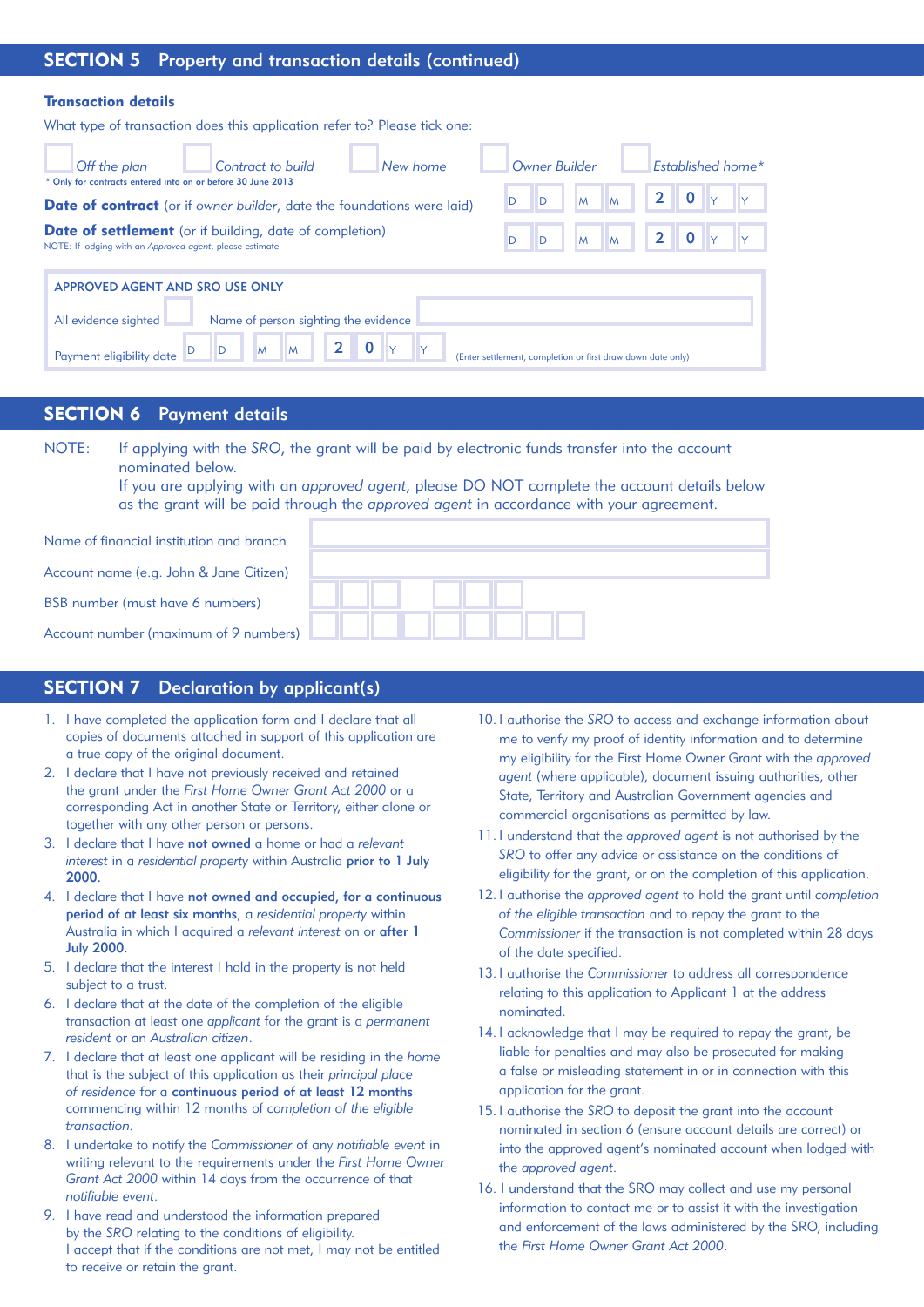## **SECTION 7** Declaration by applicant(s) (continued)

I declare that I have read and understood the information and that the information provided in this application is true and correct

|                                            | <b>Applicant 1</b>           |              | <b>Applicant 2</b>                                                                                                              |
|--------------------------------------------|------------------------------|--------------|---------------------------------------------------------------------------------------------------------------------------------|
| Name                                       |                              |              |                                                                                                                                 |
| Signature                                  |                              |              |                                                                                                                                 |
| Date                                       | D<br>Y<br>M<br>D<br><b>M</b> | $\mathsf{Y}$ | D<br>D<br>M<br>M<br>IY.                                                                                                         |
| Before me<br>(signature of witness)*       | Signature                    |              | Signature                                                                                                                       |
| <b>Full name and address</b><br>of witness | Name                         |              | Name                                                                                                                            |
|                                            | Street no.                   |              | Street no.                                                                                                                      |
|                                            | Street name                  |              | Street name                                                                                                                     |
|                                            | Suburb/town                  |              | Suburb/town                                                                                                                     |
|                                            | Postcode<br><b>State</b>     |              | Postcode<br><b>State</b>                                                                                                        |
|                                            |                              |              | * Witness must not be an applicant or spouse/partner of an applicant and must not be related to the applicant or spouse/partner |

### SECTION 8 Declaration by spouse/partner(s)

- 1. I declare that the *spouse/partner* details in section 4, in so far as they relate to me, are true and correct.
- 2. I declare that I have not previously received and retained the grant under the *First Home Owner Grant Act 2000* or a corresponding Act in another State or Territory, either alone or together with any other person or persons.
- 3. I declare that I have not owned a home or had a *relevant interest* in a *residential property* within Australia prior to 1 July 2000.
- 4. I declare that I have not owned and occupied for a continuous period of at least six months a *residential property* within Australia in which I held a *relevant interest* on or after 1 July 2000.
- 5. I authorise the *SRO* to access and exchange information about me to verify my proof of identity information and to confirm other details with the *approved agent* (where applicable), document issuing authorities, other State, Territory and Australian Government agencies and commercial organisations as permitted by law. I recognise that these checks may affect the applicant's eligibility for the First Home Owner Grant.
- 6. I acknowledge that I may be prosecuted and fined for making a false or misleading statement in or in connection with this application for the grant.

| <b>Spouse/partner of applicant 1</b>       |                                                                                                                                 | <b>Spouse/partner of applicant 2</b> |
|--------------------------------------------|---------------------------------------------------------------------------------------------------------------------------------|--------------------------------------|
| Name                                       |                                                                                                                                 |                                      |
| Signature                                  |                                                                                                                                 |                                      |
| Date                                       | M<br><b>M</b><br>Y<br>Y<br>D<br>D                                                                                               | D<br>D<br>M<br>M<br>IY               |
| Before me<br>(signature of witness)*       | Signature                                                                                                                       | Signature                            |
| <b>Full name and address</b><br>of witness | Name                                                                                                                            | Name                                 |
|                                            | Street no.                                                                                                                      | Street no.                           |
|                                            | Street name                                                                                                                     | Street name                          |
|                                            | Suburb/town                                                                                                                     | Suburb/town                          |
|                                            | Postcode<br><b>State</b>                                                                                                        | Postcode<br><b>State</b>             |
|                                            | * Witness must not be an applicant or spouse/partner of an applicant and must not be related to the applicant or spouse/partner |                                      |

#### Lodgement

The application and all supporting documents can be mailed to: State Revenue Office, GPO Box 1641, MELBOURNE VIC 3001 or

DX 260090 MELBOURNE



PD2015/64 ©